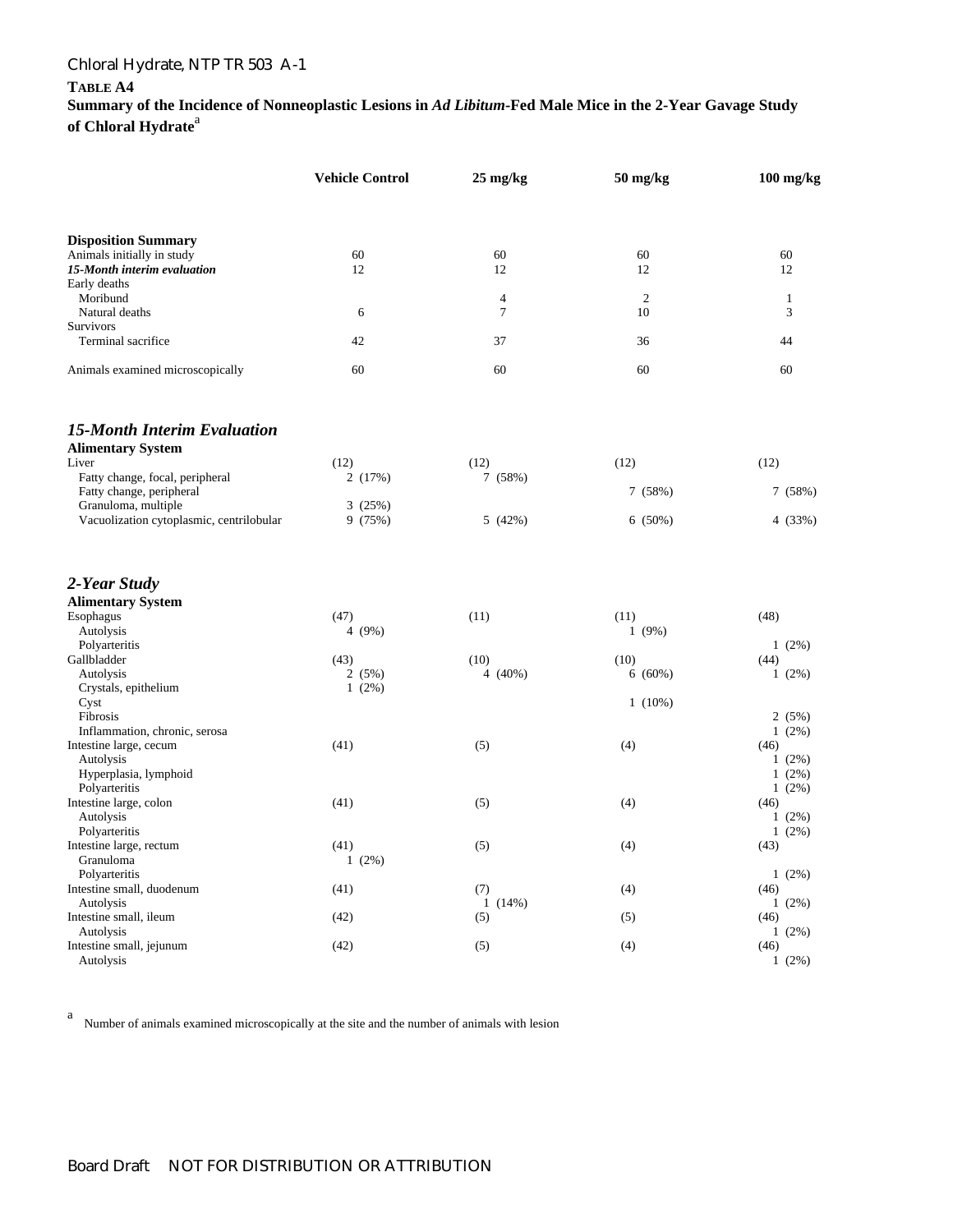### A-2 Chloral Hydrate, NTP TR 503

**TABLE A4** 

**Summary of the Incidence of Nonneoplastic Lesions in** *Ad Libitum***-Fed Male Mice in the 2-Year Gavage Study of Chloral Hydrate** 

| 2-Year Study (continued)<br><b>Alimentary System (continued)</b><br>Liver<br>(48)<br>(48)<br>(48)<br>(47)<br>Autolysis<br>3(6%)<br>2(4%)<br>$1(2\%)$<br><b>Basophilic</b> focus<br>3(6%)<br>3(6%)<br>$1(2\%)$<br>$5(10\%)$<br>Clear cell focus<br>$1(2\%)$<br>$1(2\%)$<br>3(6%)<br>2(4%)<br>Clear cell focus, multiple<br>$1(2\%)$<br>$\overline{c}$<br>$(4\%)$ 1<br>(2%)<br>Congestion<br>$1(2\%)$<br>Eosinophilic focus<br>$1(2\%)$<br>1(2%)<br>$1(2\%)$<br>Fatty change, focal<br>$1(2\%)$<br>Fibrosis, focal<br>$1(2\%)$<br>Granuloma, multiple<br>$1(2\%)$<br>1(2%)<br>Hyperplasia, bile duct<br>$1(2\%)$<br>2(4%)<br>Infarct<br>2(4%)<br>Infiltration cellular, lymphocytic<br>2(4%)<br>2(4%)<br>$1(2\%)$<br>Mixed cell focus<br>$1(2\%)$<br>Necrosis, focal, hepatocyte<br>$1(2\%)$<br>Necrosis, hepatocyte<br>$1(2\%)$<br>$1(2\%)$<br>Necrosis, multifocal, hepatocyte<br>$1(2\%)$<br>Regeneration, focal<br>$1(2\%)$<br>Vacuolization cytoplasmic, centrilobular<br>4(8%)<br>2(4%)<br>$1(2\%)$<br>2(4%)<br>Pancreas<br>(9)<br>(48)<br>(46)<br>(10)<br>Atrophy, acinar cell<br>$1(11\%)$<br>Autolysis<br>4(9%)<br>2(22%)<br>$1(2\%)$<br>Cyst, duct<br>$1(10\%)$<br>Fibrosis<br>$1(10\%)$<br>Polyarteritis<br>$1(2\%)$<br>(48)<br>(10)<br>Salivary glands<br>(10)<br>(48)<br>Autolysis<br>$5(10\%)$<br>Degeneration<br>$1(2\%)$<br>Infiltration cellular, lymphocytic<br>2(20%)<br>10(21%)<br>9(19%)<br>Stomach, forestomach<br>(10)<br>(10)<br>(43)<br>(46)<br>Autolysis<br>$1(10\%)$<br>$1(2\%)$<br>Hyperkeratosis, focal<br>$1(2\%)$<br>Hyperplasia, squamous<br>$1(2\%)$<br>Stomach, glandular<br>(10)<br>(10)<br>(46)<br>(43)<br>Autolysis<br>$4(40\%)$<br>2(5%)<br>5(50%)<br>Inflammation, acute, submucosa<br>$1(2\%)$<br>Inflammation, chronic, focal<br>$1(2\%)$<br>Polyarteritis<br>$1(2\%)$<br>Tongue<br>(10)<br>(11)<br>(47)<br>(47)<br>4 (9%)<br>1(9%)<br>Autolysis<br>Polyarteritis<br>$1(2\%)$<br><b>Cardiovascular System</b><br><b>Blood</b> vessel<br>(48)<br>(11)<br>(48)<br>(11)<br>3(6%) |                  | <b>Vehicle Control</b> |  | $25 \text{ mg/kg}$ |  | 50 mg/kg |  | $100$ mg/kg |  |
|----------------------------------------------------------------------------------------------------------------------------------------------------------------------------------------------------------------------------------------------------------------------------------------------------------------------------------------------------------------------------------------------------------------------------------------------------------------------------------------------------------------------------------------------------------------------------------------------------------------------------------------------------------------------------------------------------------------------------------------------------------------------------------------------------------------------------------------------------------------------------------------------------------------------------------------------------------------------------------------------------------------------------------------------------------------------------------------------------------------------------------------------------------------------------------------------------------------------------------------------------------------------------------------------------------------------------------------------------------------------------------------------------------------------------------------------------------------------------------------------------------------------------------------------------------------------------------------------------------------------------------------------------------------------------------------------------------------------------------------------------------------------------------------------------------------------------------------------------------------------------------------------------------------------------------------------------------------------------------------------------------------------|------------------|------------------------|--|--------------------|--|----------|--|-------------|--|
|                                                                                                                                                                                                                                                                                                                                                                                                                                                                                                                                                                                                                                                                                                                                                                                                                                                                                                                                                                                                                                                                                                                                                                                                                                                                                                                                                                                                                                                                                                                                                                                                                                                                                                                                                                                                                                                                                                                                                                                                                      |                  |                        |  |                    |  |          |  |             |  |
|                                                                                                                                                                                                                                                                                                                                                                                                                                                                                                                                                                                                                                                                                                                                                                                                                                                                                                                                                                                                                                                                                                                                                                                                                                                                                                                                                                                                                                                                                                                                                                                                                                                                                                                                                                                                                                                                                                                                                                                                                      |                  |                        |  |                    |  |          |  |             |  |
|                                                                                                                                                                                                                                                                                                                                                                                                                                                                                                                                                                                                                                                                                                                                                                                                                                                                                                                                                                                                                                                                                                                                                                                                                                                                                                                                                                                                                                                                                                                                                                                                                                                                                                                                                                                                                                                                                                                                                                                                                      |                  |                        |  |                    |  |          |  |             |  |
|                                                                                                                                                                                                                                                                                                                                                                                                                                                                                                                                                                                                                                                                                                                                                                                                                                                                                                                                                                                                                                                                                                                                                                                                                                                                                                                                                                                                                                                                                                                                                                                                                                                                                                                                                                                                                                                                                                                                                                                                                      |                  |                        |  |                    |  |          |  |             |  |
|                                                                                                                                                                                                                                                                                                                                                                                                                                                                                                                                                                                                                                                                                                                                                                                                                                                                                                                                                                                                                                                                                                                                                                                                                                                                                                                                                                                                                                                                                                                                                                                                                                                                                                                                                                                                                                                                                                                                                                                                                      |                  |                        |  |                    |  |          |  |             |  |
|                                                                                                                                                                                                                                                                                                                                                                                                                                                                                                                                                                                                                                                                                                                                                                                                                                                                                                                                                                                                                                                                                                                                                                                                                                                                                                                                                                                                                                                                                                                                                                                                                                                                                                                                                                                                                                                                                                                                                                                                                      |                  |                        |  |                    |  |          |  |             |  |
|                                                                                                                                                                                                                                                                                                                                                                                                                                                                                                                                                                                                                                                                                                                                                                                                                                                                                                                                                                                                                                                                                                                                                                                                                                                                                                                                                                                                                                                                                                                                                                                                                                                                                                                                                                                                                                                                                                                                                                                                                      |                  |                        |  |                    |  |          |  |             |  |
|                                                                                                                                                                                                                                                                                                                                                                                                                                                                                                                                                                                                                                                                                                                                                                                                                                                                                                                                                                                                                                                                                                                                                                                                                                                                                                                                                                                                                                                                                                                                                                                                                                                                                                                                                                                                                                                                                                                                                                                                                      |                  |                        |  |                    |  |          |  |             |  |
|                                                                                                                                                                                                                                                                                                                                                                                                                                                                                                                                                                                                                                                                                                                                                                                                                                                                                                                                                                                                                                                                                                                                                                                                                                                                                                                                                                                                                                                                                                                                                                                                                                                                                                                                                                                                                                                                                                                                                                                                                      |                  |                        |  |                    |  |          |  |             |  |
|                                                                                                                                                                                                                                                                                                                                                                                                                                                                                                                                                                                                                                                                                                                                                                                                                                                                                                                                                                                                                                                                                                                                                                                                                                                                                                                                                                                                                                                                                                                                                                                                                                                                                                                                                                                                                                                                                                                                                                                                                      |                  |                        |  |                    |  |          |  |             |  |
|                                                                                                                                                                                                                                                                                                                                                                                                                                                                                                                                                                                                                                                                                                                                                                                                                                                                                                                                                                                                                                                                                                                                                                                                                                                                                                                                                                                                                                                                                                                                                                                                                                                                                                                                                                                                                                                                                                                                                                                                                      |                  |                        |  |                    |  |          |  |             |  |
|                                                                                                                                                                                                                                                                                                                                                                                                                                                                                                                                                                                                                                                                                                                                                                                                                                                                                                                                                                                                                                                                                                                                                                                                                                                                                                                                                                                                                                                                                                                                                                                                                                                                                                                                                                                                                                                                                                                                                                                                                      |                  |                        |  |                    |  |          |  |             |  |
|                                                                                                                                                                                                                                                                                                                                                                                                                                                                                                                                                                                                                                                                                                                                                                                                                                                                                                                                                                                                                                                                                                                                                                                                                                                                                                                                                                                                                                                                                                                                                                                                                                                                                                                                                                                                                                                                                                                                                                                                                      |                  |                        |  |                    |  |          |  |             |  |
|                                                                                                                                                                                                                                                                                                                                                                                                                                                                                                                                                                                                                                                                                                                                                                                                                                                                                                                                                                                                                                                                                                                                                                                                                                                                                                                                                                                                                                                                                                                                                                                                                                                                                                                                                                                                                                                                                                                                                                                                                      |                  |                        |  |                    |  |          |  |             |  |
|                                                                                                                                                                                                                                                                                                                                                                                                                                                                                                                                                                                                                                                                                                                                                                                                                                                                                                                                                                                                                                                                                                                                                                                                                                                                                                                                                                                                                                                                                                                                                                                                                                                                                                                                                                                                                                                                                                                                                                                                                      |                  |                        |  |                    |  |          |  |             |  |
|                                                                                                                                                                                                                                                                                                                                                                                                                                                                                                                                                                                                                                                                                                                                                                                                                                                                                                                                                                                                                                                                                                                                                                                                                                                                                                                                                                                                                                                                                                                                                                                                                                                                                                                                                                                                                                                                                                                                                                                                                      |                  |                        |  |                    |  |          |  |             |  |
|                                                                                                                                                                                                                                                                                                                                                                                                                                                                                                                                                                                                                                                                                                                                                                                                                                                                                                                                                                                                                                                                                                                                                                                                                                                                                                                                                                                                                                                                                                                                                                                                                                                                                                                                                                                                                                                                                                                                                                                                                      |                  |                        |  |                    |  |          |  |             |  |
|                                                                                                                                                                                                                                                                                                                                                                                                                                                                                                                                                                                                                                                                                                                                                                                                                                                                                                                                                                                                                                                                                                                                                                                                                                                                                                                                                                                                                                                                                                                                                                                                                                                                                                                                                                                                                                                                                                                                                                                                                      |                  |                        |  |                    |  |          |  |             |  |
|                                                                                                                                                                                                                                                                                                                                                                                                                                                                                                                                                                                                                                                                                                                                                                                                                                                                                                                                                                                                                                                                                                                                                                                                                                                                                                                                                                                                                                                                                                                                                                                                                                                                                                                                                                                                                                                                                                                                                                                                                      |                  |                        |  |                    |  |          |  |             |  |
|                                                                                                                                                                                                                                                                                                                                                                                                                                                                                                                                                                                                                                                                                                                                                                                                                                                                                                                                                                                                                                                                                                                                                                                                                                                                                                                                                                                                                                                                                                                                                                                                                                                                                                                                                                                                                                                                                                                                                                                                                      |                  |                        |  |                    |  |          |  |             |  |
|                                                                                                                                                                                                                                                                                                                                                                                                                                                                                                                                                                                                                                                                                                                                                                                                                                                                                                                                                                                                                                                                                                                                                                                                                                                                                                                                                                                                                                                                                                                                                                                                                                                                                                                                                                                                                                                                                                                                                                                                                      |                  |                        |  |                    |  |          |  |             |  |
|                                                                                                                                                                                                                                                                                                                                                                                                                                                                                                                                                                                                                                                                                                                                                                                                                                                                                                                                                                                                                                                                                                                                                                                                                                                                                                                                                                                                                                                                                                                                                                                                                                                                                                                                                                                                                                                                                                                                                                                                                      |                  |                        |  |                    |  |          |  |             |  |
|                                                                                                                                                                                                                                                                                                                                                                                                                                                                                                                                                                                                                                                                                                                                                                                                                                                                                                                                                                                                                                                                                                                                                                                                                                                                                                                                                                                                                                                                                                                                                                                                                                                                                                                                                                                                                                                                                                                                                                                                                      |                  |                        |  |                    |  |          |  |             |  |
|                                                                                                                                                                                                                                                                                                                                                                                                                                                                                                                                                                                                                                                                                                                                                                                                                                                                                                                                                                                                                                                                                                                                                                                                                                                                                                                                                                                                                                                                                                                                                                                                                                                                                                                                                                                                                                                                                                                                                                                                                      |                  |                        |  |                    |  |          |  |             |  |
|                                                                                                                                                                                                                                                                                                                                                                                                                                                                                                                                                                                                                                                                                                                                                                                                                                                                                                                                                                                                                                                                                                                                                                                                                                                                                                                                                                                                                                                                                                                                                                                                                                                                                                                                                                                                                                                                                                                                                                                                                      |                  |                        |  |                    |  |          |  |             |  |
|                                                                                                                                                                                                                                                                                                                                                                                                                                                                                                                                                                                                                                                                                                                                                                                                                                                                                                                                                                                                                                                                                                                                                                                                                                                                                                                                                                                                                                                                                                                                                                                                                                                                                                                                                                                                                                                                                                                                                                                                                      |                  |                        |  |                    |  |          |  |             |  |
|                                                                                                                                                                                                                                                                                                                                                                                                                                                                                                                                                                                                                                                                                                                                                                                                                                                                                                                                                                                                                                                                                                                                                                                                                                                                                                                                                                                                                                                                                                                                                                                                                                                                                                                                                                                                                                                                                                                                                                                                                      |                  |                        |  |                    |  |          |  |             |  |
|                                                                                                                                                                                                                                                                                                                                                                                                                                                                                                                                                                                                                                                                                                                                                                                                                                                                                                                                                                                                                                                                                                                                                                                                                                                                                                                                                                                                                                                                                                                                                                                                                                                                                                                                                                                                                                                                                                                                                                                                                      |                  |                        |  |                    |  |          |  |             |  |
|                                                                                                                                                                                                                                                                                                                                                                                                                                                                                                                                                                                                                                                                                                                                                                                                                                                                                                                                                                                                                                                                                                                                                                                                                                                                                                                                                                                                                                                                                                                                                                                                                                                                                                                                                                                                                                                                                                                                                                                                                      |                  |                        |  |                    |  |          |  |             |  |
|                                                                                                                                                                                                                                                                                                                                                                                                                                                                                                                                                                                                                                                                                                                                                                                                                                                                                                                                                                                                                                                                                                                                                                                                                                                                                                                                                                                                                                                                                                                                                                                                                                                                                                                                                                                                                                                                                                                                                                                                                      |                  |                        |  |                    |  |          |  |             |  |
|                                                                                                                                                                                                                                                                                                                                                                                                                                                                                                                                                                                                                                                                                                                                                                                                                                                                                                                                                                                                                                                                                                                                                                                                                                                                                                                                                                                                                                                                                                                                                                                                                                                                                                                                                                                                                                                                                                                                                                                                                      |                  |                        |  |                    |  |          |  |             |  |
|                                                                                                                                                                                                                                                                                                                                                                                                                                                                                                                                                                                                                                                                                                                                                                                                                                                                                                                                                                                                                                                                                                                                                                                                                                                                                                                                                                                                                                                                                                                                                                                                                                                                                                                                                                                                                                                                                                                                                                                                                      |                  |                        |  |                    |  |          |  |             |  |
|                                                                                                                                                                                                                                                                                                                                                                                                                                                                                                                                                                                                                                                                                                                                                                                                                                                                                                                                                                                                                                                                                                                                                                                                                                                                                                                                                                                                                                                                                                                                                                                                                                                                                                                                                                                                                                                                                                                                                                                                                      |                  |                        |  |                    |  |          |  |             |  |
|                                                                                                                                                                                                                                                                                                                                                                                                                                                                                                                                                                                                                                                                                                                                                                                                                                                                                                                                                                                                                                                                                                                                                                                                                                                                                                                                                                                                                                                                                                                                                                                                                                                                                                                                                                                                                                                                                                                                                                                                                      |                  |                        |  |                    |  |          |  |             |  |
|                                                                                                                                                                                                                                                                                                                                                                                                                                                                                                                                                                                                                                                                                                                                                                                                                                                                                                                                                                                                                                                                                                                                                                                                                                                                                                                                                                                                                                                                                                                                                                                                                                                                                                                                                                                                                                                                                                                                                                                                                      |                  |                        |  |                    |  |          |  |             |  |
|                                                                                                                                                                                                                                                                                                                                                                                                                                                                                                                                                                                                                                                                                                                                                                                                                                                                                                                                                                                                                                                                                                                                                                                                                                                                                                                                                                                                                                                                                                                                                                                                                                                                                                                                                                                                                                                                                                                                                                                                                      |                  |                        |  |                    |  |          |  |             |  |
|                                                                                                                                                                                                                                                                                                                                                                                                                                                                                                                                                                                                                                                                                                                                                                                                                                                                                                                                                                                                                                                                                                                                                                                                                                                                                                                                                                                                                                                                                                                                                                                                                                                                                                                                                                                                                                                                                                                                                                                                                      |                  |                        |  |                    |  |          |  |             |  |
|                                                                                                                                                                                                                                                                                                                                                                                                                                                                                                                                                                                                                                                                                                                                                                                                                                                                                                                                                                                                                                                                                                                                                                                                                                                                                                                                                                                                                                                                                                                                                                                                                                                                                                                                                                                                                                                                                                                                                                                                                      |                  |                        |  |                    |  |          |  |             |  |
|                                                                                                                                                                                                                                                                                                                                                                                                                                                                                                                                                                                                                                                                                                                                                                                                                                                                                                                                                                                                                                                                                                                                                                                                                                                                                                                                                                                                                                                                                                                                                                                                                                                                                                                                                                                                                                                                                                                                                                                                                      |                  |                        |  |                    |  |          |  |             |  |
|                                                                                                                                                                                                                                                                                                                                                                                                                                                                                                                                                                                                                                                                                                                                                                                                                                                                                                                                                                                                                                                                                                                                                                                                                                                                                                                                                                                                                                                                                                                                                                                                                                                                                                                                                                                                                                                                                                                                                                                                                      |                  |                        |  |                    |  |          |  |             |  |
|                                                                                                                                                                                                                                                                                                                                                                                                                                                                                                                                                                                                                                                                                                                                                                                                                                                                                                                                                                                                                                                                                                                                                                                                                                                                                                                                                                                                                                                                                                                                                                                                                                                                                                                                                                                                                                                                                                                                                                                                                      |                  |                        |  |                    |  |          |  |             |  |
|                                                                                                                                                                                                                                                                                                                                                                                                                                                                                                                                                                                                                                                                                                                                                                                                                                                                                                                                                                                                                                                                                                                                                                                                                                                                                                                                                                                                                                                                                                                                                                                                                                                                                                                                                                                                                                                                                                                                                                                                                      |                  |                        |  |                    |  |          |  |             |  |
|                                                                                                                                                                                                                                                                                                                                                                                                                                                                                                                                                                                                                                                                                                                                                                                                                                                                                                                                                                                                                                                                                                                                                                                                                                                                                                                                                                                                                                                                                                                                                                                                                                                                                                                                                                                                                                                                                                                                                                                                                      |                  |                        |  |                    |  |          |  |             |  |
|                                                                                                                                                                                                                                                                                                                                                                                                                                                                                                                                                                                                                                                                                                                                                                                                                                                                                                                                                                                                                                                                                                                                                                                                                                                                                                                                                                                                                                                                                                                                                                                                                                                                                                                                                                                                                                                                                                                                                                                                                      |                  |                        |  |                    |  |          |  |             |  |
|                                                                                                                                                                                                                                                                                                                                                                                                                                                                                                                                                                                                                                                                                                                                                                                                                                                                                                                                                                                                                                                                                                                                                                                                                                                                                                                                                                                                                                                                                                                                                                                                                                                                                                                                                                                                                                                                                                                                                                                                                      | Autolysis, aorta |                        |  |                    |  |          |  |             |  |

# NOT FOR DISTRIBUTION OR ATTRIBUTIONBoard Draft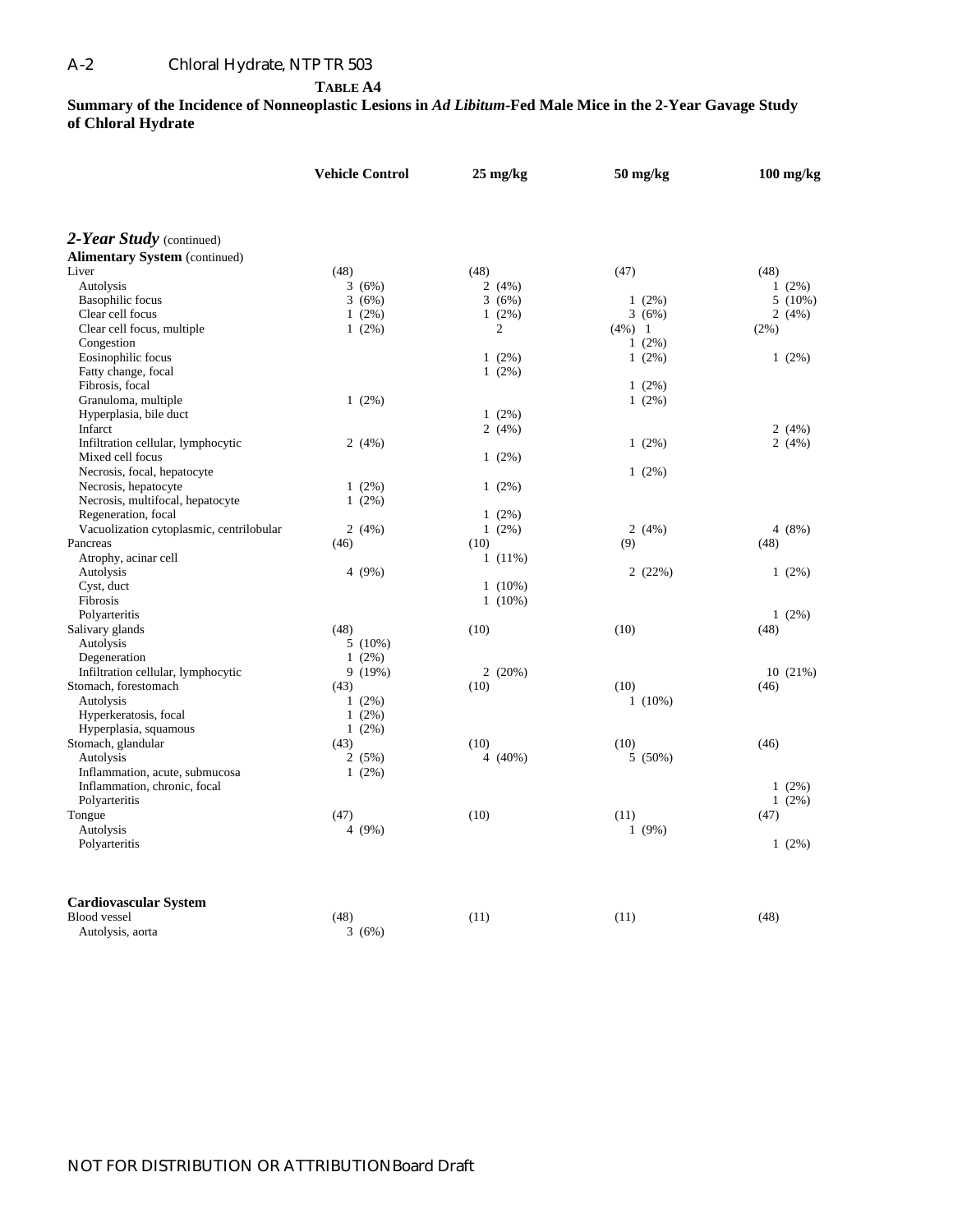### **TABLE A4**

|                                                           |      | <b>Vehicle Control</b> | $25 \text{ mg/kg}$ |           | 50 mg/kg |                        |              | $100$ mg/kg |                       |
|-----------------------------------------------------------|------|------------------------|--------------------|-----------|----------|------------------------|--------------|-------------|-----------------------|
|                                                           |      |                        |                    |           |          |                        |              |             |                       |
| 2-Year Study (continued)                                  |      |                        |                    |           |          |                        |              |             |                       |
| Cardiovascular System (continued)                         |      |                        |                    |           |          |                        |              |             |                       |
| Heart                                                     | (48) |                        | (11)               |           | (11)     |                        |              | (48)        |                       |
| Autolysis                                                 |      | 3(6%)                  |                    |           |          | 1(9%)                  |              |             |                       |
| Cardiomyopathy                                            |      | 1(2%)                  |                    |           |          |                        |              |             | $1(2\%)$              |
| Congestion<br>Hemorrhage, myocardium                      |      |                        |                    | 1(9%)     |          | 1(9%)                  |              |             |                       |
| Polyarteritis                                             |      |                        |                    |           |          |                        |              |             | $1(2\%)$              |
| <b>Endocrine System</b>                                   |      |                        |                    |           |          |                        |              |             |                       |
| Adrenal gland, cortex                                     | (45) |                        | (11)               |           | (10)     |                        |              | (46)        |                       |
| Autolysis                                                 |      | 4(9%)                  |                    | 2(18%)    |          | 2(20%)                 |              |             | $1(2\%)$              |
| Cyst, unilateral                                          |      | 1(2%)                  |                    |           |          |                        |              |             | $1(2\%)$              |
| Cytologic alterations                                     |      | $1(2\%)$               |                    |           |          |                        |              |             |                       |
| Cytoplasmic alteration<br>Degeneration, focal, unilateral |      | 4(9%)                  |                    | 2(18%)    |          |                        |              |             | $5(11\%)$<br>$1(2\%)$ |
| Hyperplasia                                               |      | 6(13%)                 |                    |           |          | $1(10\%)$              |              | 4 $(9%)$    |                       |
| Hyperplasia, spindle cell                                 |      | 24 (53%)               |                    | 7(64%)    |          | 3(30%)                 |              |             | 27 (59%)              |
| Hypertrophy                                               |      | 2(4%)                  |                    |           |          |                        |              |             |                       |
| Adrenal gland, medulla                                    | (45) |                        | (11)               |           | (10)     |                        |              | (45)        |                       |
| Autolysis                                                 |      | 3(7%)                  |                    |           |          | $1(10\%)$              |              |             | $1(2\%)$              |
| Hyperplasia<br>Parathyroid gland                          | (47) |                        | (6)                |           | (6)      |                        |              | (42)        | $1(2\%)$              |
| Autolysis                                                 |      | 4 (9%)                 |                    |           |          | 1(17%)                 |              |             |                       |
| Cyst                                                      |      | 1(2%)                  |                    |           |          |                        |              |             |                       |
| Pituitary gland                                           | (42) |                        | (10)               |           | (9)      |                        |              | (46)        |                       |
| Autolysis                                                 |      | 3(7%)                  |                    | 2(20%)    |          | $1(11\%)$              |              |             | $1(2\%)$              |
| Cyst                                                      |      | 2(5%)                  |                    |           |          |                        |              |             | $1(2\%)$              |
| Hyperplasia, focal, pars distalis<br>Thyroid gland        | (47) | $1(2\%)$               | (11)               |           | (10)     |                        |              | (48)        |                       |
| Autolysis                                                 |      | 4(9%)                  |                    |           |          | 3(30%)                 |              |             |                       |
| Cyst, follicle                                            |      | 5(11%)                 |                    | 1(9%)     |          |                        |              |             | 3(6%)                 |
| Polyarteritis                                             |      |                        |                    |           |          |                        |              |             | $1(2\%)$              |
| <b>General Body System</b><br>None                        |      |                        |                    |           |          |                        |              |             |                       |
|                                                           |      |                        |                    |           |          |                        |              |             |                       |
| <b>Genital System</b>                                     |      |                        |                    |           |          |                        |              |             |                       |
| Coagulating gland                                         | (46) |                        | (10)               |           | (10)     |                        |              | (48)        |                       |
| Autolysis                                                 |      | 3(7%)                  |                    | $1(10\%)$ |          | 2(20%)                 |              |             |                       |
| Distended<br>Inflammation, chronic active                 |      |                        |                    |           |          | $1(10\%)$<br>$1(10\%)$ |              |             | 1(2%)                 |
| Epididymis                                                | (46) |                        | (10)               |           | (11)     |                        |              | (48)        |                       |
| Autolysis                                                 |      | 3(7%)                  |                    | $1(10\%)$ |          | 2(18%)                 | $\mathbf{1}$ | (2%)        |                       |
| Granuloma sperm                                           |      | 1(2%)                  |                    |           |          |                        |              |             | 2(4%)                 |
| Granuloma, unilateral                                     |      |                        |                    |           |          |                        |              |             | $1(2\%)$              |
| Infiltration cellular, lymphocytic                        |      |                        |                    |           |          |                        |              |             | 1(2%)                 |
| Inflammation, chronic active<br>Inflammation, chronic     |      |                        |                    |           |          | 1(9%)                  |              |             |                       |
| Polyarteritis                                             |      | 1(2%)                  |                    |           |          |                        |              |             | 1(2%)                 |
|                                                           |      |                        |                    |           |          |                        |              |             |                       |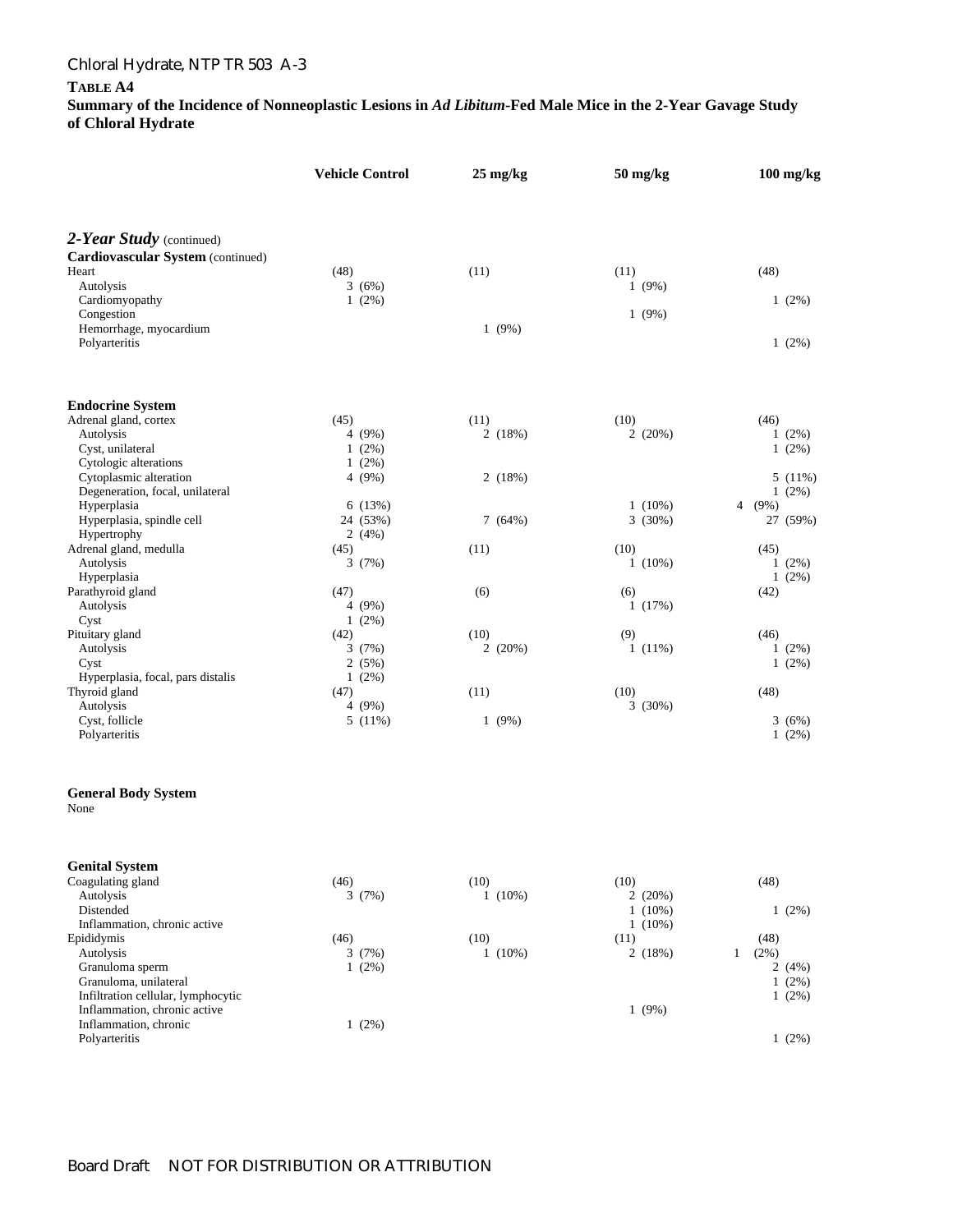### **TABLE A4**

|                                            | <b>Vehicle Control</b> |          | $25 \text{ mg/kg}$ |            | 50 mg/kg   |        | $100$ mg/kg |            |
|--------------------------------------------|------------------------|----------|--------------------|------------|------------|--------|-------------|------------|
| 2-Year Study (continued)                   |                        |          |                    |            |            |        |             |            |
| <b>Genital System (continued)</b>          |                        |          |                    |            |            |        |             |            |
| Penis                                      |                        |          |                    |            |            | (1)    |             |            |
| Concretion                                 |                        |          |                    |            |            |        |             | $1(100\%)$ |
| Inflammation, acute                        |                        |          |                    |            |            |        |             | $1(100\%)$ |
| Preputial gland                            | (46)                   |          | (10)               | (11)       |            | (48)   |             |            |
| Abscess                                    |                        |          |                    | $1(10\%)$  |            |        |             |            |
| Atrophy                                    |                        | 15 (33%) |                    | 4 $(40\%)$ | 6 (55%) 21 |        | (44%)       |            |
| Autolysis                                  |                        | 3(7%)    |                    |            |            | 1(9%)  |             |            |
| Cyst                                       |                        | $1(2\%)$ |                    |            |            | 1(9%)  |             | 3(6%)      |
| Dilatation                                 |                        | $1(2\%)$ |                    |            |            |        |             | $1(2\%)$   |
| Ectasia, duct                              |                        |          |                    | 2(20%)     |            | 5(45%) |             | 2(4%)      |
| Inflammation, acute, unilateral            |                        |          |                    |            |            |        |             | 1(2%)      |
| Inflammation, chronic, unilateral          |                        | 1(2%)    |                    |            |            |        |             |            |
| Inflammation                               |                        | $1(2\%)$ |                    |            |            |        |             |            |
| Prostate                                   | (46)                   |          | (10)               |            | (11)       |        | (48)        |            |
| Atrophy                                    |                        | 2 $(4%)$ |                    |            |            |        |             | 3(6%)      |
| Autolysis                                  |                        | 3(7%)    |                    |            |            | 3(27%) |             |            |
| Congestion                                 |                        |          |                    |            |            | 1(9%)  |             |            |
| Ectasia, focal                             |                        |          |                    |            |            | 1(9%)  |             |            |
| Inflammation, acute                        |                        |          |                    |            |            |        |             | $1(2\%)$   |
| Inflammation, focal                        |                        |          |                    |            |            |        |             | $1(2\%)$   |
| Polyarteritis<br>Seminal vesicle           | (46)                   |          | (11)               |            | (14)       |        | (48)        | $1(2\%)$   |
| Atrophy                                    |                        | $1(2\%)$ |                    |            |            |        |             | 2(4%)      |
| Autolysis                                  |                        | 3(7%)    |                    | 1(9%)      |            | 2(14%) |             | 1(2%)      |
| Depletion                                  |                        |          |                    |            |            | 1(7%)  |             |            |
| Dilatation                                 |                        | $1(2\%)$ |                    |            |            |        |             | 1(2%)      |
| Distended                                  |                        |          |                    | $1(9\%)$   |            | 3(21%) |             |            |
| Inflammation, chronic active               |                        |          |                    |            |            | 1(7%)  |             |            |
| Inflammation, chronic                      |                        |          |                    |            |            |        |             | 1(2%)      |
| Polyarteritis, unilateral                  |                        |          |                    |            |            |        |             | $1(2\%)$   |
| <b>Testes</b>                              | (45)                   |          | (11)               |            | (10)       |        | (48)        |            |
| Atrophy, unilateral                        |                        | 1(2%)    |                    |            |            |        |             |            |
| Autolysis                                  |                        | 3(7%)    |                    | 1(9%)      |            | 3(30%) |             | 1(2%)      |
| Degeneration, bilateral                    |                        | $1(2\%)$ |                    |            |            |        |             |            |
| Hyperplasia, unilateral, interstitial cell |                        |          |                    |            |            |        |             | $1(2\%)$   |
| <b>Hematopoietic System</b>                |                        |          |                    |            |            |        |             |            |
| Bone marrow                                | (47)                   |          | (10)               |            | (10)       |        | (48)        |            |
| Autolysis                                  |                        | 3(6%)    |                    |            |            |        |             |            |
| Hyperplasia                                |                        | $1(2\%)$ |                    | 2(20%)     |            | 2(20%) |             | 4(8%)      |
| Lymph node                                 | (48)                   |          | (15)               |            | (17)       |        | (48)        |            |
| Granuloma, inguinal                        |                        | $1(2\%)$ |                    |            |            |        |             |            |
| Lymph node, mandibular                     | (48)                   |          | (10)               |            | (9)        |        | (45)        |            |
| Autolysis                                  |                        | 4(8%)    |                    |            |            |        |             |            |
| Hyperplasia                                |                        |          |                    |            |            |        |             | 1(2%)      |
| Inflammation, chronic                      |                        |          |                    | $1(10\%)$  |            |        |             |            |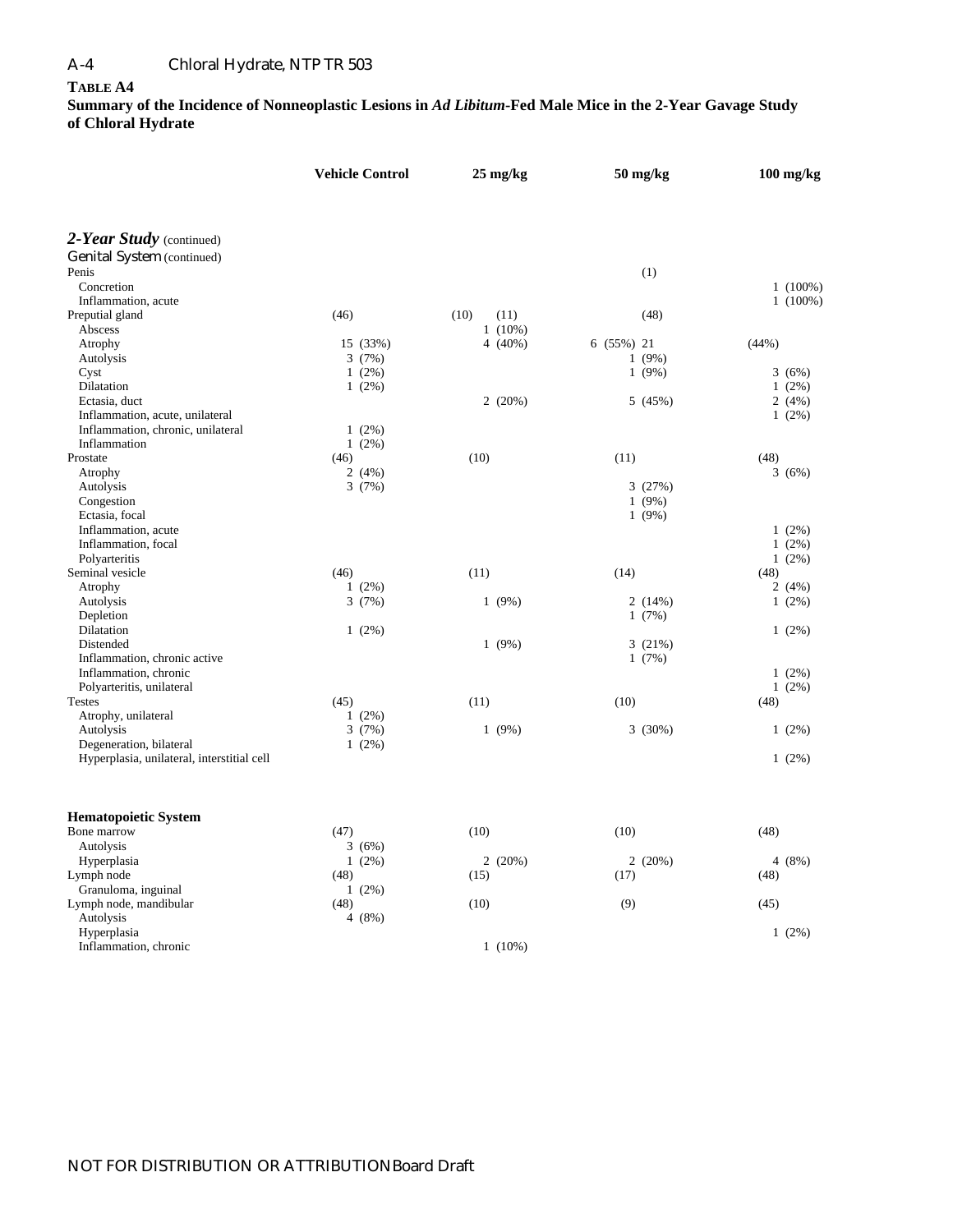### **TABLE A4**

|                                                 | <b>Vehicle Control</b> | $25 \text{ mg/kg}$ | 50 mg/kg  | $100$ mg/kg      |
|-------------------------------------------------|------------------------|--------------------|-----------|------------------|
|                                                 |                        |                    |           |                  |
| 2-Year Study (continued)                        |                        |                    |           |                  |
| Hematopoietic System (continued)                |                        |                    |           |                  |
| Lymph node, mesenteric                          | (47)                   | (13)               | (16)      | (48)             |
| Angiectasis, focal                              |                        |                    | 1(6%)     |                  |
| Autolysis<br>Congestion                         | $5(11\%)$              |                    | 1(6%)     | $1(2\%)$         |
| Degeneration                                    | 4 $(9\%)$              | 4 $(31%)$          | 5 (31%)   | $5(10\%)$        |
| Granuloma                                       |                        |                    | 1(6%)     |                  |
| Hematopoietic cell proliferation                | $1(2\%)$               |                    |           |                  |
| Hemorrhage                                      | $1(2\%)$               |                    |           | $1(2\%)$         |
| Hyperplasia                                     | $1(2\%)$               |                    | 1(6%)     | 4(8%)            |
| Polyarteritis, artery                           |                        |                    |           | $1(2\%)$         |
| Spleen                                          | (47)                   | (16)               | (17)      | (48)             |
| Angiectasis, focal                              |                        |                    | 1(6%)     |                  |
| Apoptosis, lymphocyte                           |                        | 1(6%)              |           |                  |
| Atrophy, lymphocyte                             |                        | 3(19%)             | 1(6%)     | 2(4%)            |
| Autolysis<br>Congestion                         | 4 $(9\%)$              | 1(6%)              | 2(12%)    |                  |
| Hematopoietic cell proliferation                | 2(4%)                  | 7 (44%)            | 2(12%)    | 7(15%)           |
| Hyperplasia, lymphoid                           | 3(6%)                  |                    | 3(18%)    | $1(2\%)$         |
| Thymus                                          | (29)                   | (6)                | (4)       | (35)             |
| Autolysis                                       | 3(10%)                 |                    |           | 1(3%)            |
| Ectopic parathyroid gland                       |                        | 1(17%)             |           |                  |
| <b>Integumentary System</b>                     |                        |                    |           |                  |
| Mammary gland                                   | (5)                    |                    | (2)       |                  |
| Autolysis                                       | 2(40%)                 |                    |           |                  |
| Skin                                            | (48)                   | (10)               | (10)      | (48)             |
| Autolysis                                       | 4(8%)                  |                    | $1(10\%)$ |                  |
| Granuloma                                       | $1(2\%)$               |                    |           |                  |
| <b>Musculoskeletal System</b>                   |                        |                    |           |                  |
| Bone, femur                                     | (46)                   | (11)               | (12)      | (48)             |
| Autolysis                                       | 3(7%)                  |                    |           |                  |
| Bone, sternum                                   | (47)                   | (11)               | (12)      | (48)             |
| Autolysis                                       | 3(6%)                  |                    |           |                  |
| Fibrous osteodystrophy                          | 4 $(9%)$               |                    |           | 2(4%)            |
| Polyarteritis                                   |                        |                    |           | $1(2\%)$         |
| Skeletal muscle                                 | (47)                   | (10)               | (11)      | (48)             |
| Autolysis<br>Infiltration cellular, lymphocytic | 4(9%)                  |                    | 1(9%)     | $1(2\%)$         |
| Mineralization, focal                           | $1(2\%)$               |                    |           |                  |
| Polyarteritis                                   |                        |                    |           | 2(4%)            |
|                                                 |                        |                    |           |                  |
| <b>Nervous System</b>                           |                        |                    |           |                  |
| Brain, cerebellum                               | (47)                   | (10)               | (9)       | (48)             |
| Autolysis                                       | 4 (9%)                 | $1(10\%)$          |           | $1(2\%)$         |
| Brain, cerebrum<br>Autolysis                    | (47)<br>4(9%)          | (10)<br>$1(10\%)$  | (9)       | (48)<br>$1(2\%)$ |
| Hydrocephalus                                   |                        |                    |           | 1(2%)            |
| Mineralization, thalamus                        | 25 (53%)               | 2(20%)             | $1(11\%)$ | 14(29%)          |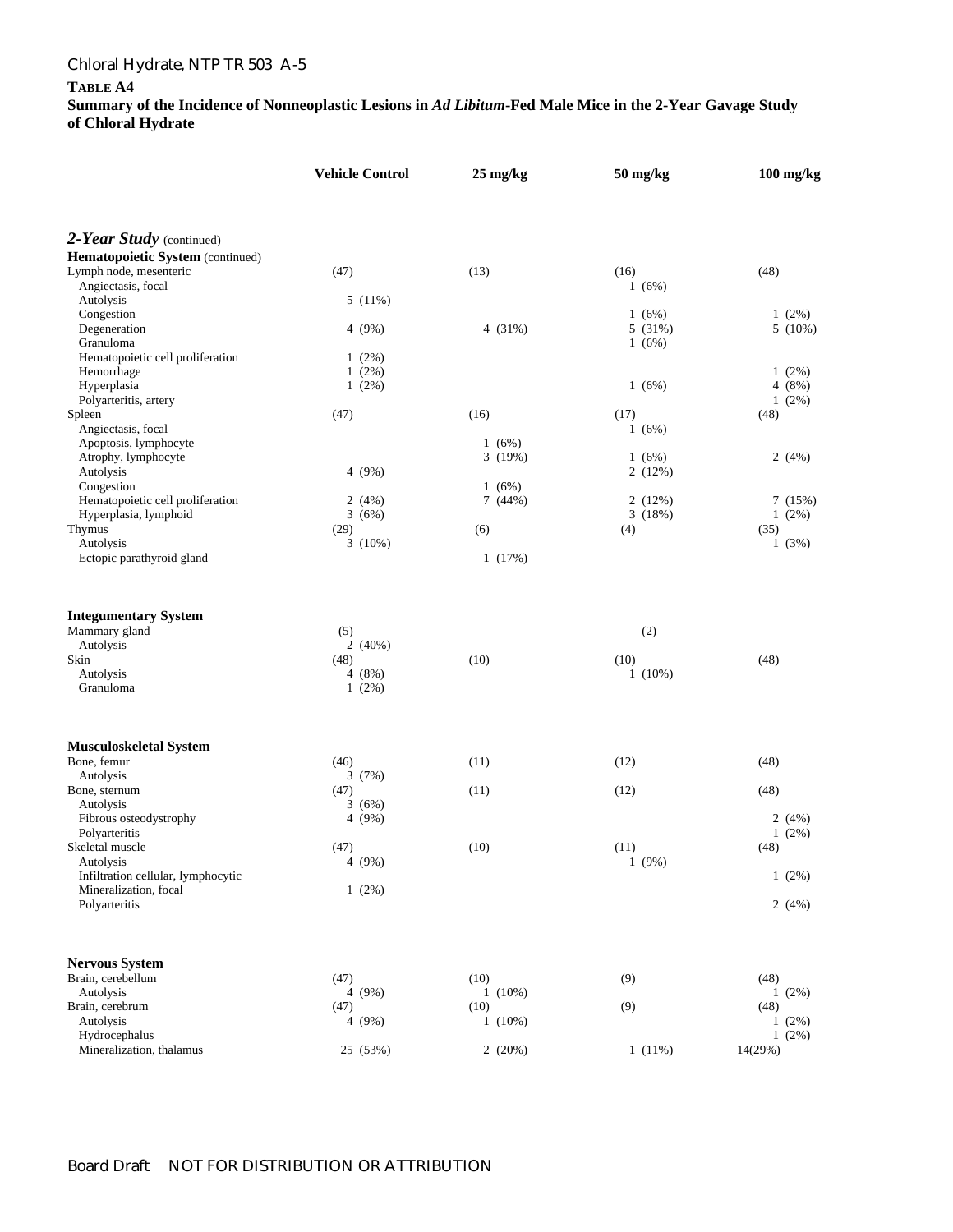### **TABLE A4**

|                                                                    | <b>Vehicle Control</b> |                | $50$ mg/kg    | $100$ mg/kg          |  |  |
|--------------------------------------------------------------------|------------------------|----------------|---------------|----------------------|--|--|
|                                                                    |                        |                |               |                      |  |  |
| 2-Year Study (continued)                                           |                        |                |               |                      |  |  |
| Nervous System (continued)                                         |                        |                |               |                      |  |  |
| Peripheral nerve<br>Autolysis                                      | (47)<br>4(9%)          | (10)           | (11)<br>1(9%) | (48)                 |  |  |
| Degeneration                                                       | 2(4%)                  |                |               | $1(2\%)$             |  |  |
| Demyelination                                                      | $1(2\%)$               |                |               |                      |  |  |
| Infiltration cellular, lymphocytic                                 | $1(2\%)$               |                |               |                      |  |  |
| Spinal cord                                                        | (47)                   | (10)           | (9)           | (48)                 |  |  |
| Autolysis                                                          | 4(9%)                  | $1(10\%)$      |               | $1(2\%)$             |  |  |
| <b>Respiratory System</b>                                          |                        |                |               |                      |  |  |
| Larynx                                                             | (46)                   | (11)           | (11)          | (47)                 |  |  |
| Autolysis                                                          | 4(9%)                  |                | 1(9%)         |                      |  |  |
| Polyarteritis                                                      |                        |                |               | $1(2\%)$             |  |  |
| Lung<br>Atelectasis                                                | (48)                   | (20)           | (16)<br>1(6%) | (48)                 |  |  |
| Autolysis                                                          | 3(6%)                  |                | 1(6%)         |                      |  |  |
| Congestion                                                         |                        |                | 1(6%)         |                      |  |  |
| Dilatation, bronchiole, glands                                     | $1(2\%)$               |                |               | $1(2\%)$             |  |  |
| Hemorrhage, focal, alveolus                                        |                        |                | 1(6%)         |                      |  |  |
| Hyperplasia, alveolar epithelium                                   |                        |                |               | 2(4%)                |  |  |
| Infiltration cellular, lymphocytic<br>Inflammation, chronic active | 4(8%)                  | 1(5%)<br>1(5%) |               | 2(4%)                |  |  |
| Polyarteritis                                                      |                        |                |               | $1(2\%)$             |  |  |
| <b>Nose</b>                                                        | (47)                   | (11)           | (12)          | (48)                 |  |  |
| Autolysis                                                          | 4(9%)                  |                | 1(8%)         |                      |  |  |
| Trachea                                                            | (47)                   | (10)           | (11)          | (48)                 |  |  |
| Autolysis                                                          | 4(9%)                  |                | 1(9%)         |                      |  |  |
| Dilatation, glands                                                 | $1(2\%)$               |                |               |                      |  |  |
| <b>Special Senses System</b>                                       |                        |                |               |                      |  |  |
| Eye                                                                | (46)                   | (11)           | (11)          | (48)                 |  |  |
| Autolysis                                                          | 3(7%)                  |                | 2(18%)        |                      |  |  |
| Cataract, lens<br>Polyarteritis                                    |                        | 1(9%)          |               | $1(2\%)$             |  |  |
| Harderian gland                                                    | (47)                   | (16)           | (12)          | (47)                 |  |  |
| Atrophy, focal, unilateral                                         | $1(2\%)$               |                |               |                      |  |  |
| Autolysis                                                          | 4(9%)                  |                | 1(8%)         |                      |  |  |
| Hyperplasia, diffuse, unilateral                                   |                        |                |               | $1(2\%)$             |  |  |
| Hyperplasia, focal, bilateral                                      |                        |                |               | $1(2\%)$             |  |  |
| Hyperplasia, focal, unilateral<br>Hyperplasia, unilateral          | $1(2\%)$<br>$1(2\%)$   |                |               | $1(2\%)$<br>$1(2\%)$ |  |  |
| Hyperplasia, papillary, unilateral                                 |                        |                |               | $1(2\%)$             |  |  |
| Infiltration cellular, lymphocytic                                 | 5(11%)                 | 1(6%)          | 2(17%)        |                      |  |  |
| Lacrimal gland                                                     | (47)                   | (10)           | (10)          | (46)                 |  |  |
| Atrophy, focal                                                     | $1(2\%)$               |                |               |                      |  |  |
| Autolysis                                                          | 5(11%)                 |                |               |                      |  |  |
| Cytoplasmic alteration<br>Infiltration cellular, lymphocytic       |                        |                |               | $1(2\%)$<br>2(4%)    |  |  |
| Zymbal's gland                                                     | (45)                   | (9)            | (7)           | (48)                 |  |  |
| Autolysis                                                          | 2(4%)                  |                |               |                      |  |  |